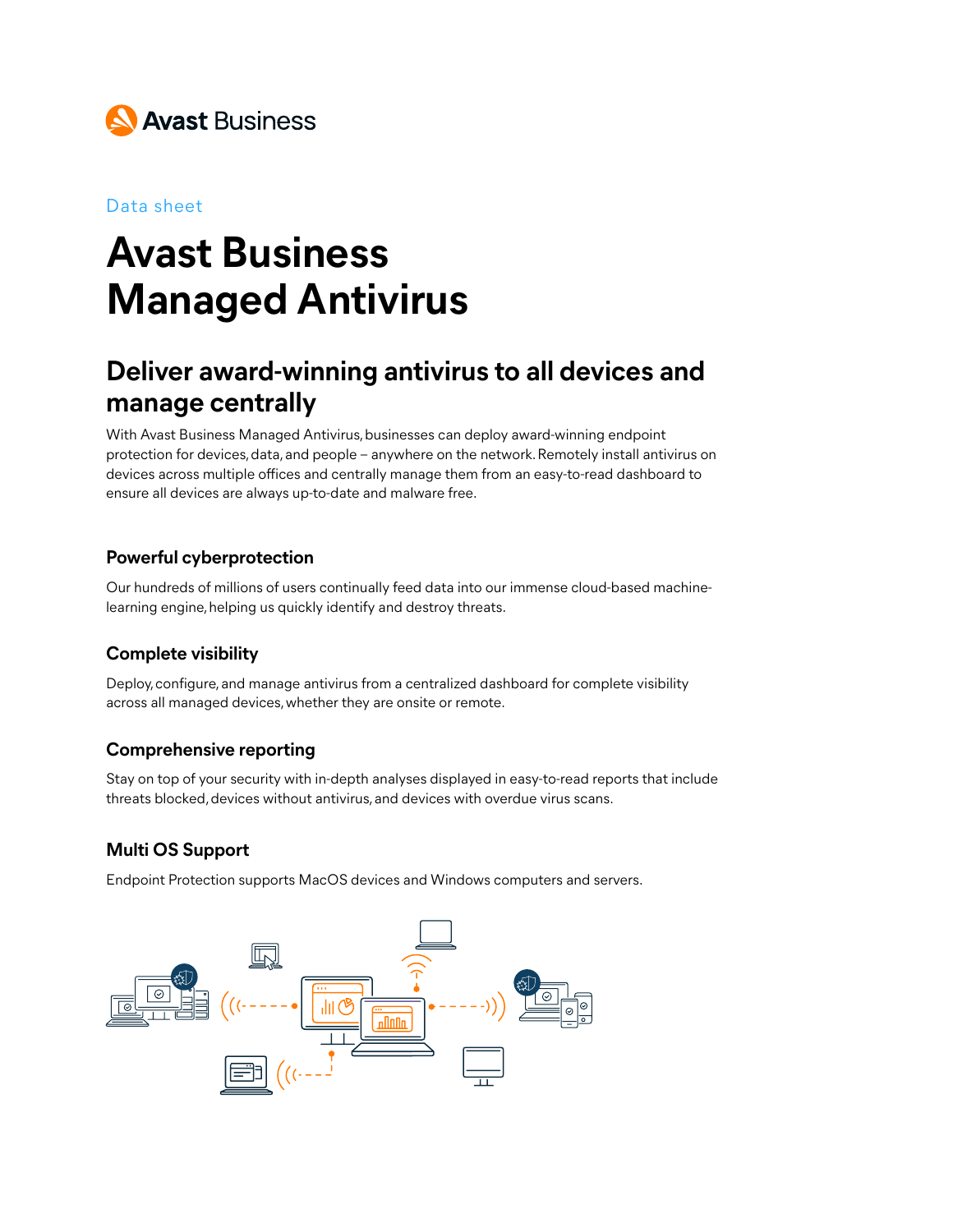

| <b>Product Features</b>                                                                                                                                               | <b>Antivirus</b> | <b>Antivirus</b><br>Pro | Antivirus<br><b>Pro Plus</b> |
|-----------------------------------------------------------------------------------------------------------------------------------------------------------------------|------------------|-------------------------|------------------------------|
| <b>File Shield</b><br>Scans any file that is opened or downloaded to make sure it's malware-free.                                                                     |                  |                         |                              |
| <b>Web Shield</b><br>Checks web URLs and certificates to ensure they're safe before a network<br>connection is made.                                                  |                  |                         |                              |
| <b>Mail Shield</b><br>Inspects both incoming and outgoing emails to ensure they are completely<br>malware-free.                                                       |                  |                         |                              |
| <b>Behavior Shield</b><br>Looks for suspicious behavior in programs installed on devices that may<br>indicate malicious code.                                         |                  |                         |                              |
| <b>CyberCapture</b><br>Detects and analyzes suspicious files in a safe, virtual environment.                                                                          |                  |                         |                              |
| <b>Firewall</b><br>Monitors all network traffic between PC and the outside world to prevent<br>unauthorized communication.                                            |                  |                         |                              |
| <b>SmartScan</b><br>Scans for malware, out-of-date patches, unsafe settings, and suspicious add-ons.                                                                  |                  |                         |                              |
| <b>Sandbox</b><br>Lets users run applications, download files, and visit websites in a secure,<br>virtual environment that is isolated from the rest of the computer. |                  |                         |                              |
| Wi-Fi Inspector<br>Scans networks for vulnerabilities, checks network, device, and router<br>settings, and identifies threats.                                        |                  |                         |                              |
| <b>Real Site</b><br>Protects against DNS (Domain Name System) hijacking to ensure the<br>correct website is displayed.                                                |                  |                         |                              |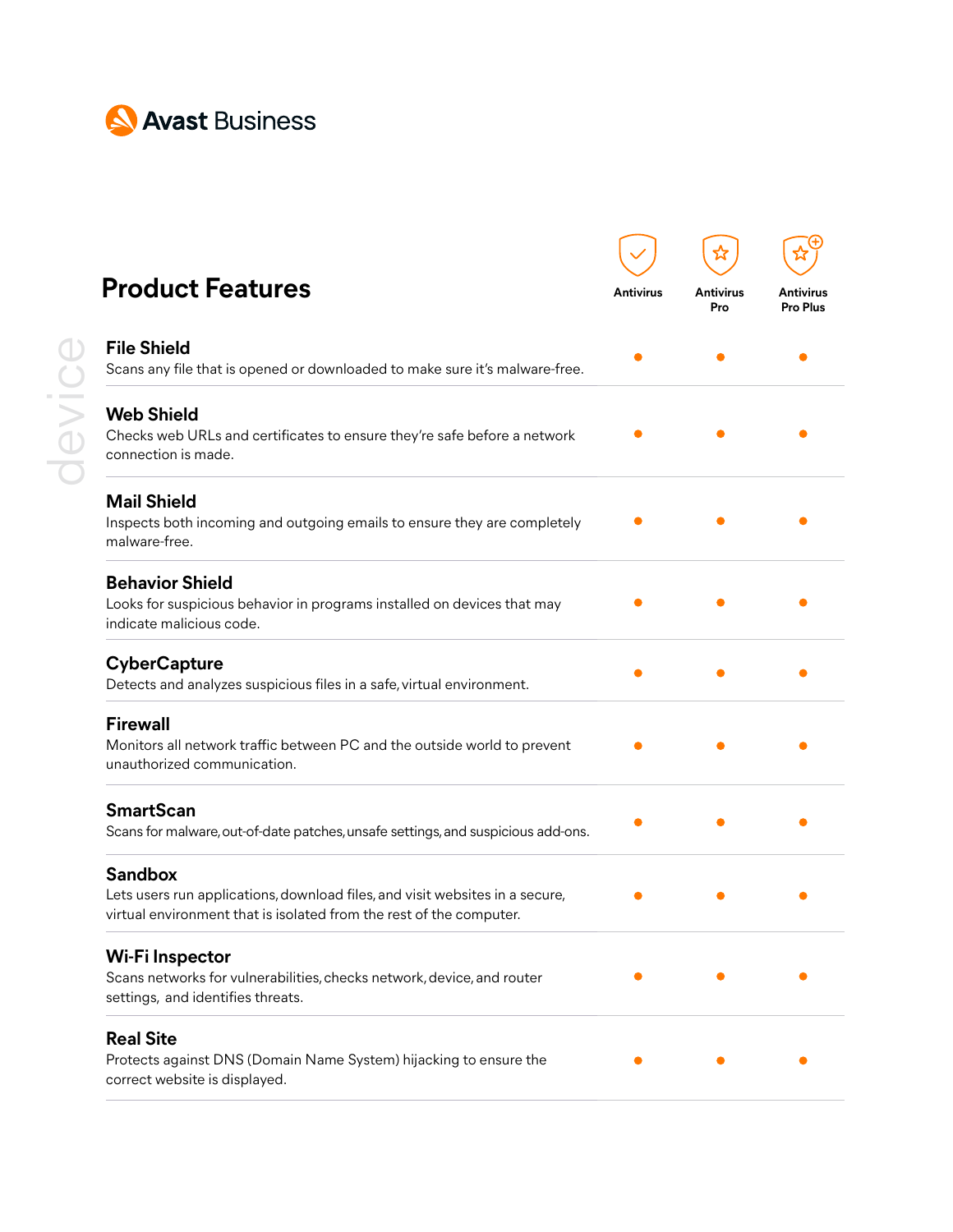

| <b>Product Features</b>                                                                                                                                                                       | <b>Antivirus</b> | <b>Antivirus</b><br>Pro | Antivirus<br><b>Pro Plus</b> |
|-----------------------------------------------------------------------------------------------------------------------------------------------------------------------------------------------|------------------|-------------------------|------------------------------|
|                                                                                                                                                                                               |                  |                         |                              |
| <b>Rescue Disk</b><br>Boots up a PC that's been infected with malware from a USB that contains a<br>clean version of the system.                                                              |                  |                         |                              |
| <b>Security Browser Extension</b><br>Scans websites for reputation and authenticity, blocks ads, and puts devices<br>in super-safe mode for additional privacy.                               |                  |                         |                              |
| <b>Remote Access Shield</b><br>Choose who can remotely access your computers and block unwanted<br>connections to prevent Remote Desktop Protocol (RDP) exploits and brute-<br>force attacks. |                  |                         |                              |
| <b>Data Shredder</b><br>Overwrites files multiple times to permanently erase sensitive data making<br>it irretrievable.                                                                       |                  |                         |                              |
| <b>Exchange Server Protection</b><br>Scans and filters emails at the Exchange server level - stopping potential<br>attacks before they spread to the network.                                 |                  |                         |                              |
| <b>SharePoint Server Protection</b><br>Checks all the files uploaded onto your shared storage to ensure no<br>malware can compromise data.                                                    |                  |                         |                              |
| <b>Password Protection</b>                                                                                                                                                                    | $\bullet$        | $\bullet$               |                              |
| Secures your browser stored passwords from theft.                                                                                                                                             |                  |                         |                              |
| <b>SecureLine VPN</b>                                                                                                                                                                         | $\bullet$        | $\bullet$               |                              |